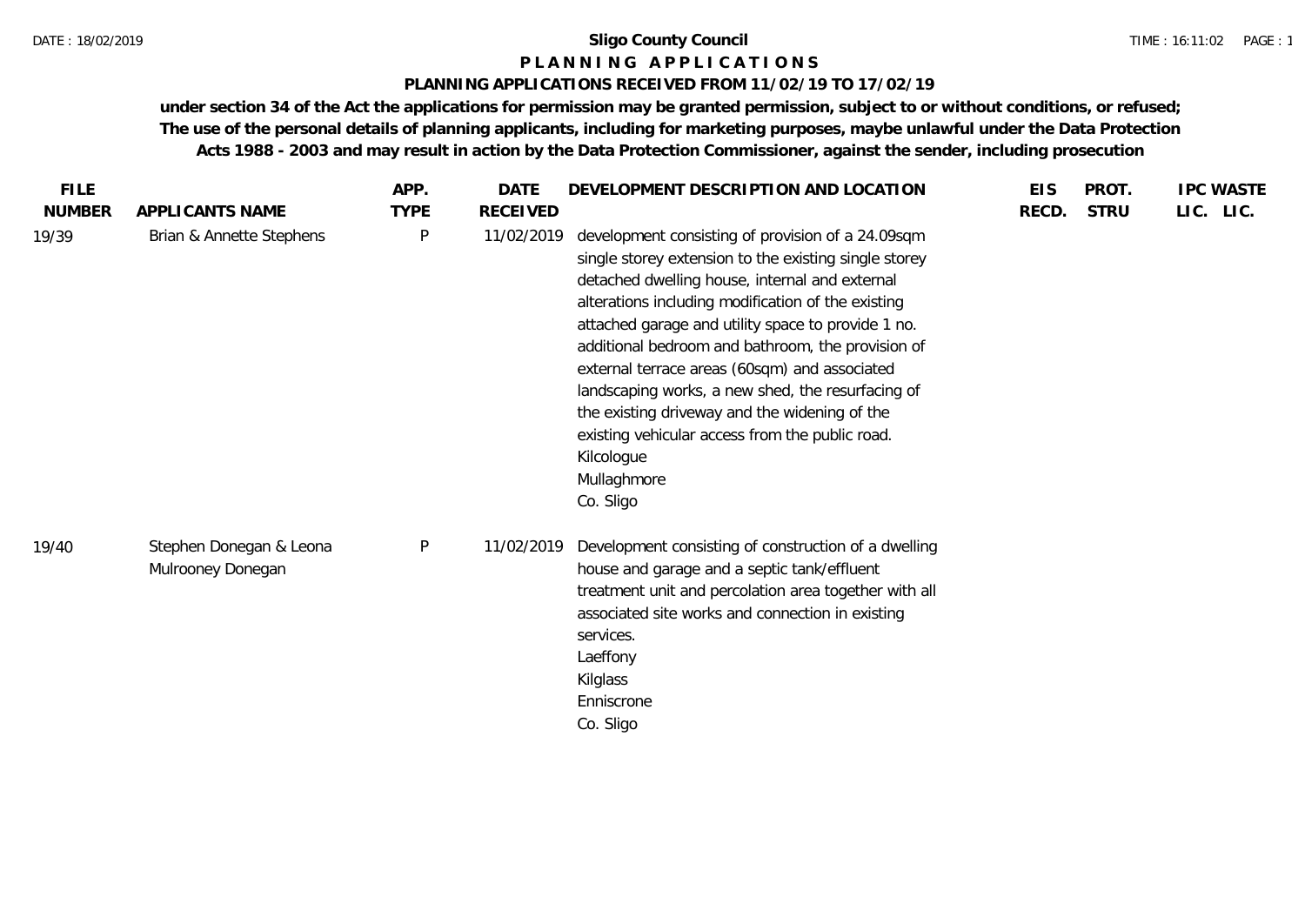#### **P L A N N I N G A P P L I C A T I O N S**

#### **PLANNING APPLICATIONS RECEIVED FROM 11/02/19 TO 17/02/19**

| <b>FILE</b>   |                                      | APP.         | <b>DATE</b>     | DEVELOPMENT DESCRIPTION AND LOCATION                                                                                                                                                                                                                                                                                                                                                                                                                                                                                                                                                             | <b>EIS</b> | PROT.       | <b>IPC WASTE</b> |
|---------------|--------------------------------------|--------------|-----------------|--------------------------------------------------------------------------------------------------------------------------------------------------------------------------------------------------------------------------------------------------------------------------------------------------------------------------------------------------------------------------------------------------------------------------------------------------------------------------------------------------------------------------------------------------------------------------------------------------|------------|-------------|------------------|
| <b>NUMBER</b> | APPLICANTS NAME                      | <b>TYPE</b>  | <b>RECEIVED</b> |                                                                                                                                                                                                                                                                                                                                                                                                                                                                                                                                                                                                  | RECD.      | <b>STRU</b> | LIC. LIC.        |
| 19/41         | Robert McMahon & Siobhan<br>Mulvaney | $\mathsf{P}$ | 11/02/2019      | Development consisting of refurbishment of an<br>existing 2 storey house (approx. 66sq.m.) including<br>demolition of two flat roof extensions, construction<br>of a single storey extension to the north and east of<br>the existing house (approx. 120 sq.m.), possibly to<br>be built in two phases, including south facing<br>rooflights, demolition of existing agricultural<br>buildings on site, relocation of exsiting site entrance,<br>provision of a new on site wastewater treatment<br>system, landscaping and all associated site works<br>Oakfield House<br>Oakfield<br>Co. Sligo |            |             |                  |
| 19/42         | Dominick Morrisroe                   | $\mathsf{P}$ | 12/02/2019      | for development consisting of the retention and<br>completion of partially constructed two storey flat<br>roof rear extension along with all ancillary site works<br>No. 2 John Street<br>Sligo                                                                                                                                                                                                                                                                                                                                                                                                  |            |             |                  |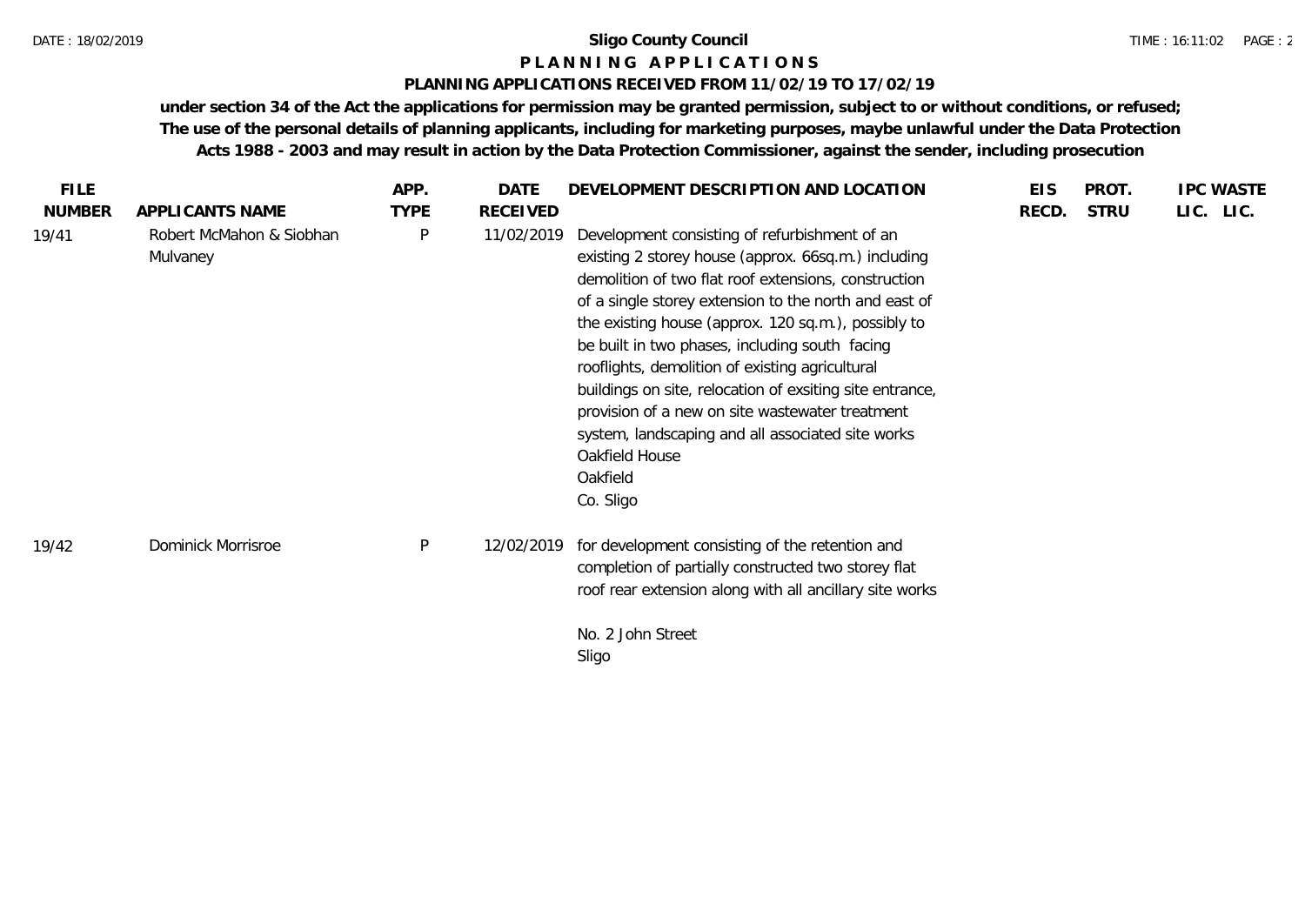#### **P L A N N I N G A P P L I C A T I O N S**

#### **PLANNING APPLICATIONS RECEIVED FROM 11/02/19 TO 17/02/19**

| <b>FILE</b>   |                 | APP.        | <b>DATE</b>     | DEVELOPMENT DESCRIPTION AND LOCATION                                                                                                                                                                                                                                                                                                                                                                                                                                                                                                                                                   | <b>EIS</b> | PROT.       | <b>IPC WASTE</b> |
|---------------|-----------------|-------------|-----------------|----------------------------------------------------------------------------------------------------------------------------------------------------------------------------------------------------------------------------------------------------------------------------------------------------------------------------------------------------------------------------------------------------------------------------------------------------------------------------------------------------------------------------------------------------------------------------------------|------------|-------------|------------------|
| <b>NUMBER</b> | APPLICANTS NAME | <b>TYPE</b> | <b>RECEIVED</b> |                                                                                                                                                                                                                                                                                                                                                                                                                                                                                                                                                                                        | RECD.      | <b>STRU</b> | LIC. LIC.        |
| 19/43         | Colm Foley      | P           | 13/02/2019      | Development consisting of permission for (1) change<br>of use of existing premises at Ground Floor Level<br>(Total Area 55m2) from Retail use to Medical use,<br>(2) Signage to shopfront, and (3) Retention of 2 No.<br>existing Parking Spaces, together with all associated<br>works.<br>28 Emmet Place<br>Sligo<br>Co. Sligo                                                                                                                                                                                                                                                       |            |             |                  |
| 19/44         | Guy Dorman      | P           | 13/02/2019      | development consisting of permission for (1)<br>Upgrade existing septic tank to proprietary effluent<br>treatment system and percolation area. (2) Demolish<br>existing flat roof extension to north west elevation of<br>cottage and demolish existing shed to north east of<br>cottage (3) Construct new extension to north west<br>and north east elevations of existing cottage<br>incorporating are of existing shed. (4) Alterations to<br>south east elevations of existing cottage (new<br>rooflights in roof) all to existing cottage.<br>Castlegal<br>Cliffoney<br>Co. Sligo |            |             |                  |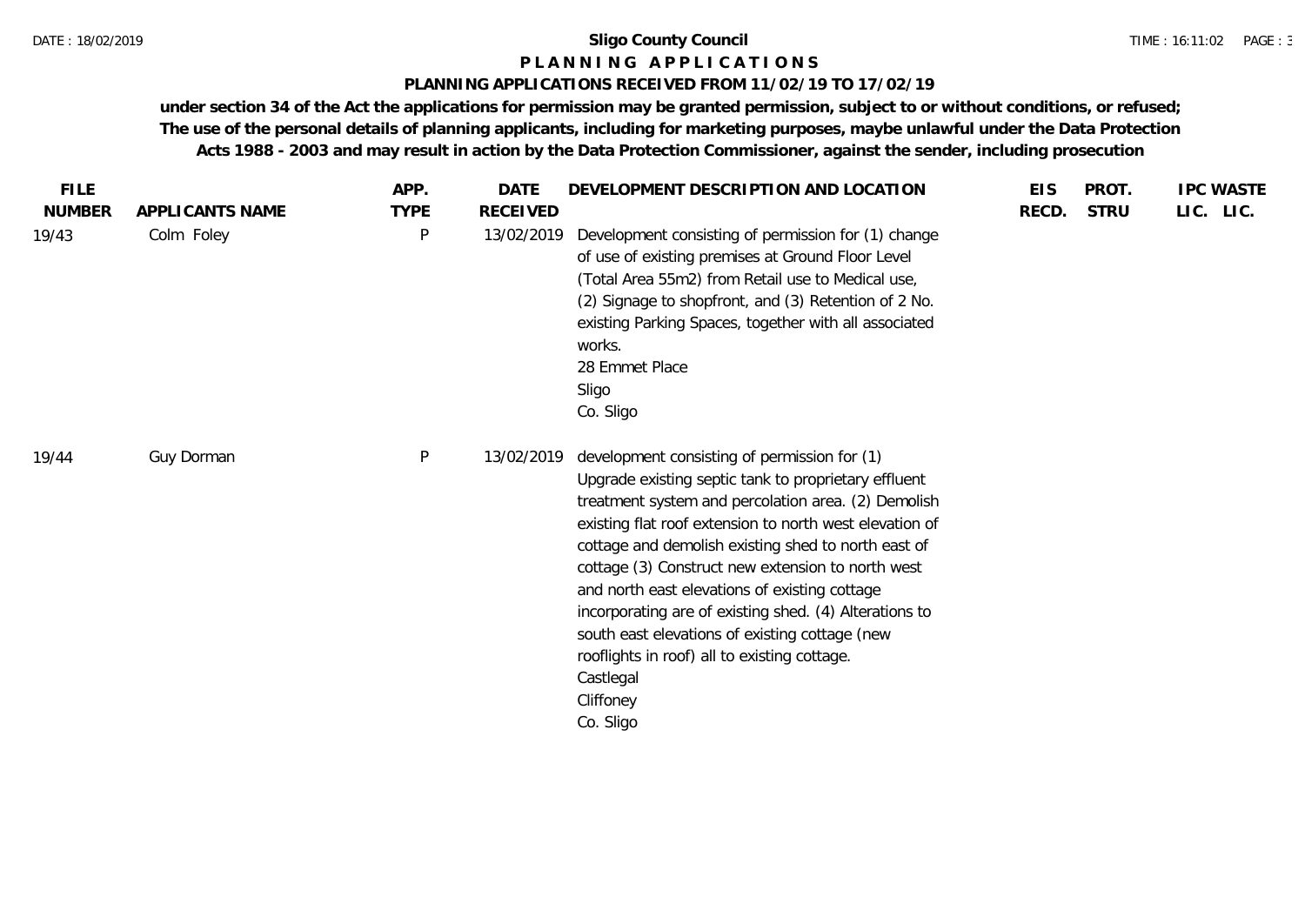#### **P L A N N I N G A P P L I C A T I O N S**

#### **PLANNING APPLICATIONS RECEIVED FROM 11/02/19 TO 17/02/19**

| <b>FILE</b>   |                   | APP.         | DATE       | DEVELOPMENT DESCRIPTION AND LOCATION                                                                                                                                                                                                                                                                                                                                                                                                                                                          | <b>EIS</b> | PROT.       | <b>IPC WASTE</b> |
|---------------|-------------------|--------------|------------|-----------------------------------------------------------------------------------------------------------------------------------------------------------------------------------------------------------------------------------------------------------------------------------------------------------------------------------------------------------------------------------------------------------------------------------------------------------------------------------------------|------------|-------------|------------------|
| <b>NUMBER</b> | APPLICANTS NAME   | <b>TYPE</b>  | RECEIVED   |                                                                                                                                                                                                                                                                                                                                                                                                                                                                                               | RECD.      | <b>STRU</b> | LIC. LIC.        |
| 19/45         | Michael Golding   | $\mathsf{P}$ | 13/02/2019 | for development consisting of (a) Demolish existing<br>dwelling house and storage shed on site, (b)<br>Construct 1 No. two storey apartment block<br>consisting of 3 No. 2 bedroomed apartments, (c)<br>Upgrade existing vehicular entrance, (d) Provide<br>landscaping, street lighting, 5 No. carparking spaces,<br>bicycle parking, refuse storage, communal space,<br>private space, connection to existing public sewer,<br>together with all other ancillary site works and<br>services |            |             |                  |
|               |                   |              |            | Keash Road<br>Ballymote<br>Co. Sligo                                                                                                                                                                                                                                                                                                                                                                                                                                                          |            |             |                  |
| 19/46         | Jones Oil Limited | $\mathsf{R}$ | 14/02/2019 | for retention of development consisting of one<br>freestanding Totem sign                                                                                                                                                                                                                                                                                                                                                                                                                     |            |             |                  |
|               |                   |              |            | Jones Oil<br>Finisklin Road<br>Sligo                                                                                                                                                                                                                                                                                                                                                                                                                                                          |            |             |                  |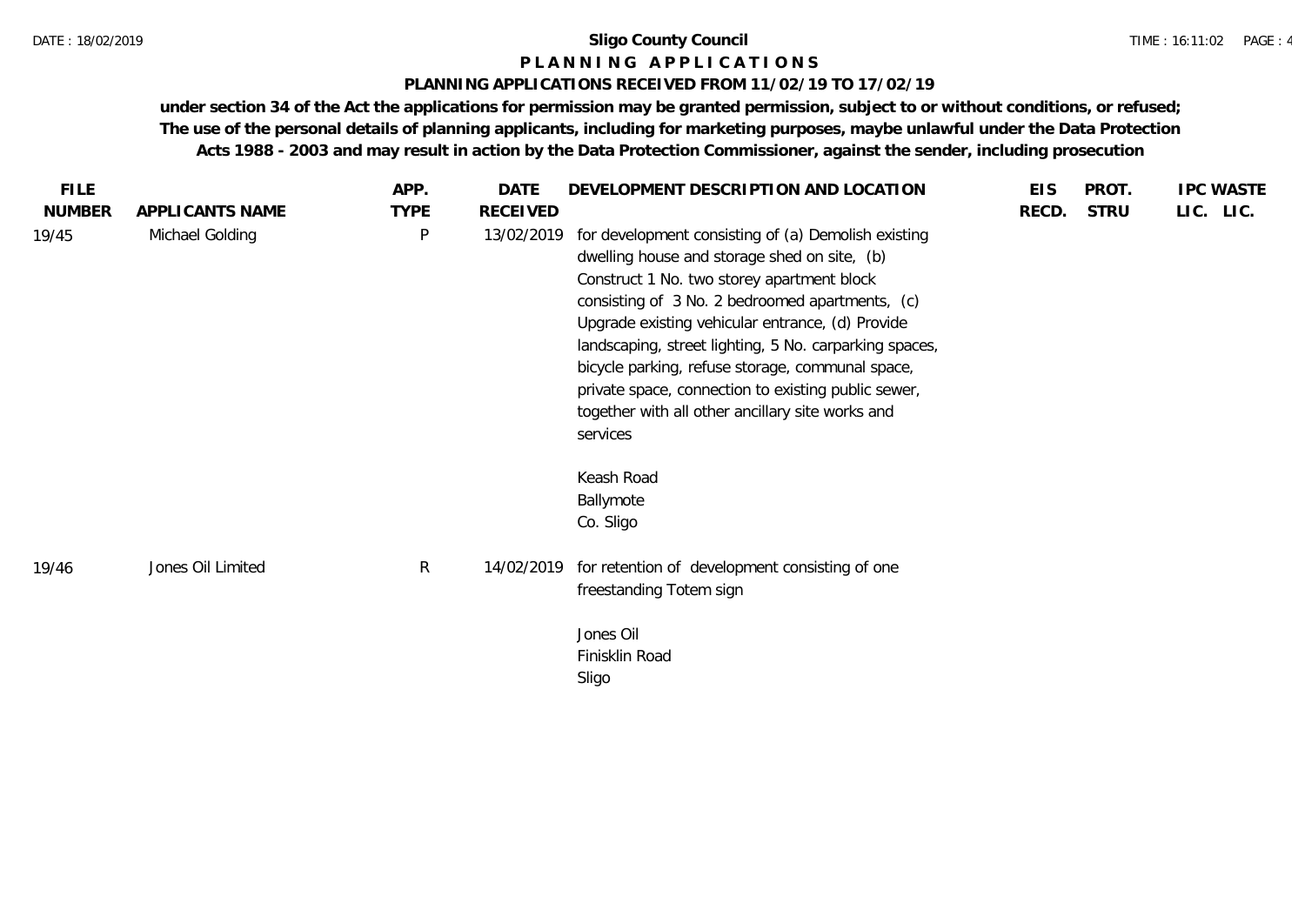#### **P L A N N I N G A P P L I C A T I O N S**

#### **PLANNING APPLICATIONS RECEIVED FROM 11/02/19 TO 17/02/19**

| <b>FILE</b>   |                           | APP.         | <b>DATE</b>     | DEVELOPMENT DESCRIPTION AND LOCATION                                                                                                                                                                                                                                                                                                                                                                                                                           | <b>EIS</b> | PROT.       | <b>IPC WASTE</b> |
|---------------|---------------------------|--------------|-----------------|----------------------------------------------------------------------------------------------------------------------------------------------------------------------------------------------------------------------------------------------------------------------------------------------------------------------------------------------------------------------------------------------------------------------------------------------------------------|------------|-------------|------------------|
| <b>NUMBER</b> | APPLICANTS NAME           | <b>TYPE</b>  | <b>RECEIVED</b> |                                                                                                                                                                                                                                                                                                                                                                                                                                                                | RECD.      | <b>STRU</b> | LIC. LIC.        |
| 19/47         | Lindsey and David Cummins | P            | 14/02/2019      | for development consisting of the demolition of<br>existing domestic garage, to construct a single storey<br>extension to the rear and side of an existing private<br>dwelling and a two storey extension to Eastern side<br>of domestic dwelling and front porch. To construct<br>a domestic garage, upgrade the existing waste water<br>treatment system to EPA code of practice and all<br>ancillary works<br>Kiltycahill<br>Hazelwood Demesne<br>Co. Sligo |            |             |                  |
| 19/48         | Andrew Boyers             | $\mathsf{P}$ | 15/02/2019      | for development consisting of the construction of a<br>new slatted shed with creep area and all associated<br>site works<br>Carrowreagh Cooper<br>Tubbercurry<br>Co. Sligo                                                                                                                                                                                                                                                                                     |            |             |                  |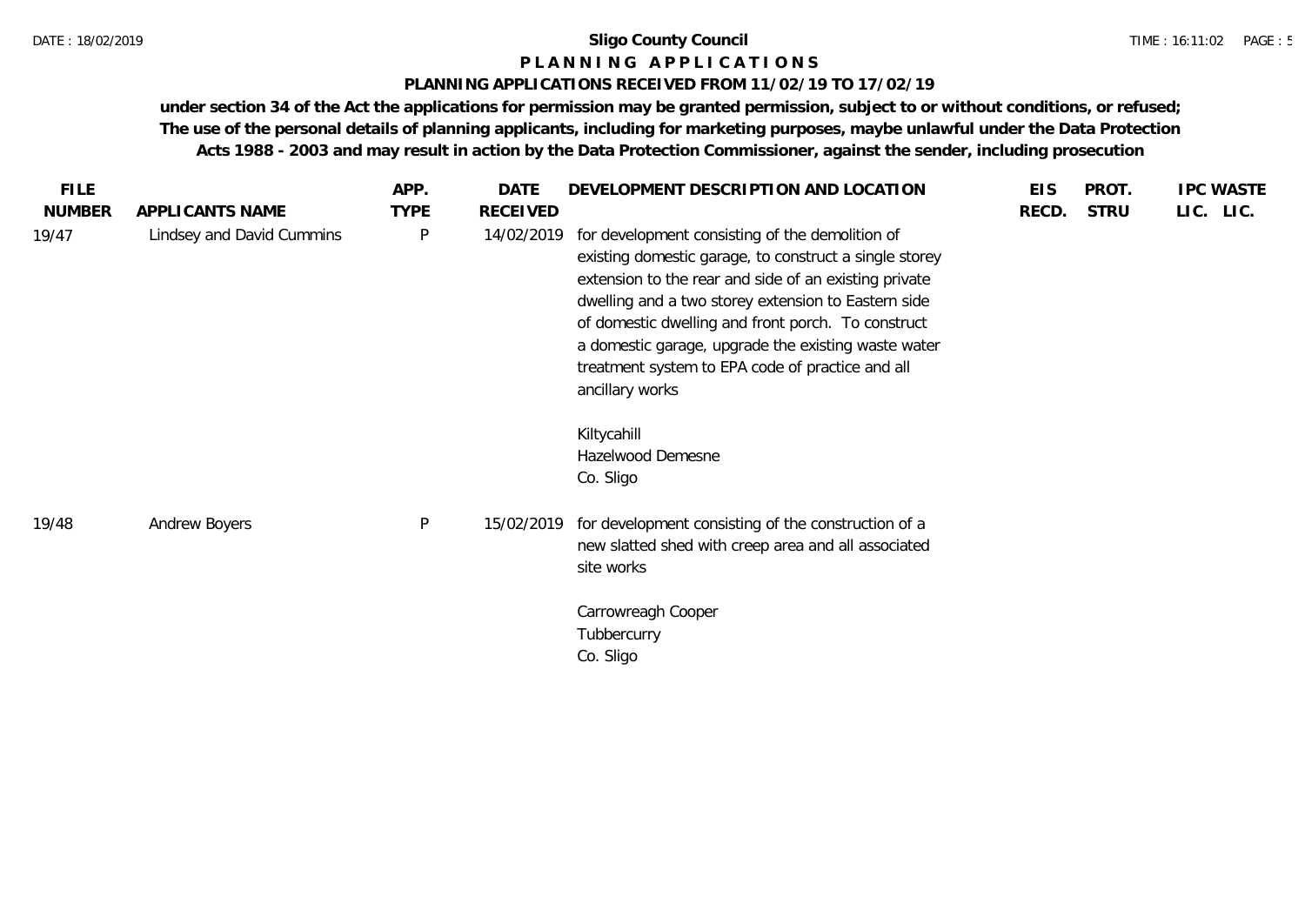#### **P L A N N I N G A P P L I C A T I O N S**

#### **PLANNING APPLICATIONS RECEIVED FROM 11/02/19 TO 17/02/19**

| <b>FILE</b>   |                          | APP.        | DATE            | DEVELOPMENT DESCRIPTION AND LOCATION                                                                                                                                                                                                                                                                                                                                                                                                                                                                                                                                                            | <b>EIS</b> | PROT.       | <b>IPC WASTE</b> |
|---------------|--------------------------|-------------|-----------------|-------------------------------------------------------------------------------------------------------------------------------------------------------------------------------------------------------------------------------------------------------------------------------------------------------------------------------------------------------------------------------------------------------------------------------------------------------------------------------------------------------------------------------------------------------------------------------------------------|------------|-------------|------------------|
| <b>NUMBER</b> | APPLICANTS NAME          | <b>TYPE</b> | <b>RECEIVED</b> |                                                                                                                                                                                                                                                                                                                                                                                                                                                                                                                                                                                                 | RECD.      | <b>STRU</b> | LIC. LIC.        |
| 19/49         | Knoxpark Development Ltd | P           | 15/02/2019      | for development consisting of the construction of 88<br>new dwelling units, comprising of; 55 no. 3<br>bedroom semi-detached houses, 17 no. 4 bedroom<br>semi-detached houses, 2 no. 4 bedroom detached<br>house, 4 no. 1 bedroom apartments, 8 no. 2<br>bedroom apartments, and 2 no. 3 bedroom<br>apartments, together with connection to existing<br>public sewer system, creation of public open space,<br>works to site boundaries, and all other associated<br>site works and services including a pedestrian link to<br>Knappagh Road/Strandhill Road<br>Ard Finn<br>Rathedmond<br>Sligo |            |             |                  |
| 19/50         | Gerry Shannon            | P           | 15/02/2019      | development consisting of construction of (1) a<br>prefabricated steel shed for domestic storage to the<br>rear of the existing dwelling. (2) Install 3 nr roof<br>lights on the eastern elevation roof (side gable) and<br>associated site works and planning permission for<br>retention of the following (3) existing glazed<br>conservatory to the western elevation (side gable)<br>(4) existing raised deck structure to the western<br>elevation (side gable).<br>Lisnalurg<br>Sligo                                                                                                     |            |             |                  |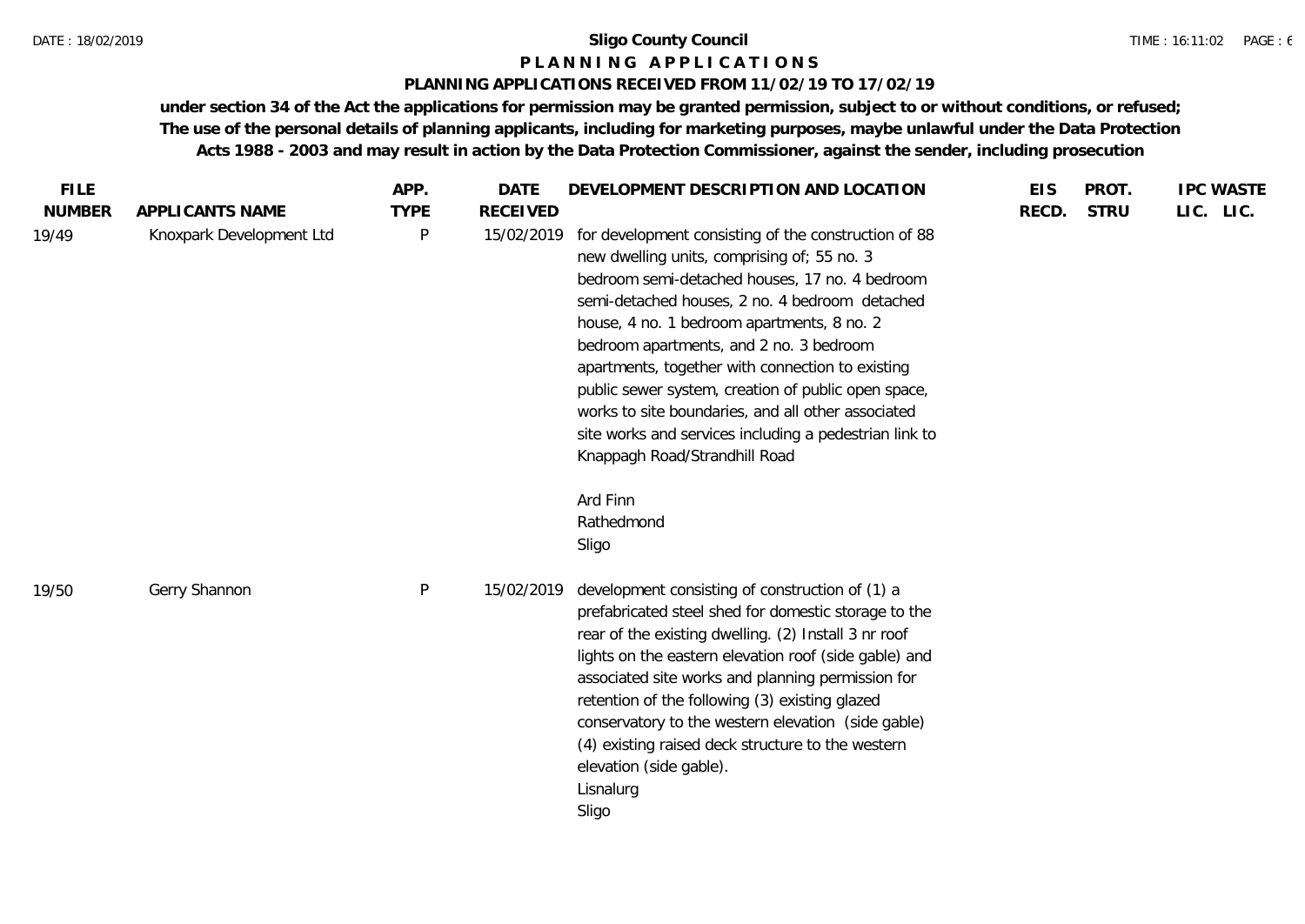# **P L A N N I N G A P P L I C A T I O N S**

#### **PLANNING APPLICATIONS RECEIVED FROM 11/02/19 TO 17/02/19**

**under section 34 of the Act the applications for permission may be granted permission, subject to or without conditions, or refused; The use of the personal details of planning applicants, including for marketing purposes, maybe unlawful under the Data Protection Acts 1988 - 2003 and may result in action by the Data Protection Commissioner, against the sender, including prosecution**

| <b>FILE</b>   |                        | APP.        | <b>DATE</b>     | DEVELOPMENT DESCRIPTION AND LOCATION                                                                                                                                                               | <b>EIS</b> | PROT.       | <b>IPC WASTE</b> |
|---------------|------------------------|-------------|-----------------|----------------------------------------------------------------------------------------------------------------------------------------------------------------------------------------------------|------------|-------------|------------------|
| <b>NUMBER</b> | APPLICANTS NAME        | <b>TYPE</b> | <b>RECEIVED</b> |                                                                                                                                                                                                    | RECD.      | <b>STRU</b> | LIC. LIC.        |
| 19/51         | Glenn Hunter           | P           | 15/02/2019      | development consisting of construction of a storage<br>shed for fish farm equipment with a floor area of<br>170m2 and all associated site works.<br>Carrickhenry<br>Ballisodare<br>Co. Sligo       |            |             |                  |
| 19/52         | Michael & Ruth Burrows | P           | 15/02/2019      | development consisting of construction of a single<br>storey extension to an existing dwelling house and<br>all associated site works and services.<br>29 Rockfield Manor<br>Coolaney<br>Co. Sligo |            |             |                  |
|               | — <u>.</u>             |             |                 |                                                                                                                                                                                                    |            |             |                  |

**Total: 14**

\*\*\* END OF REPORT \*\*\*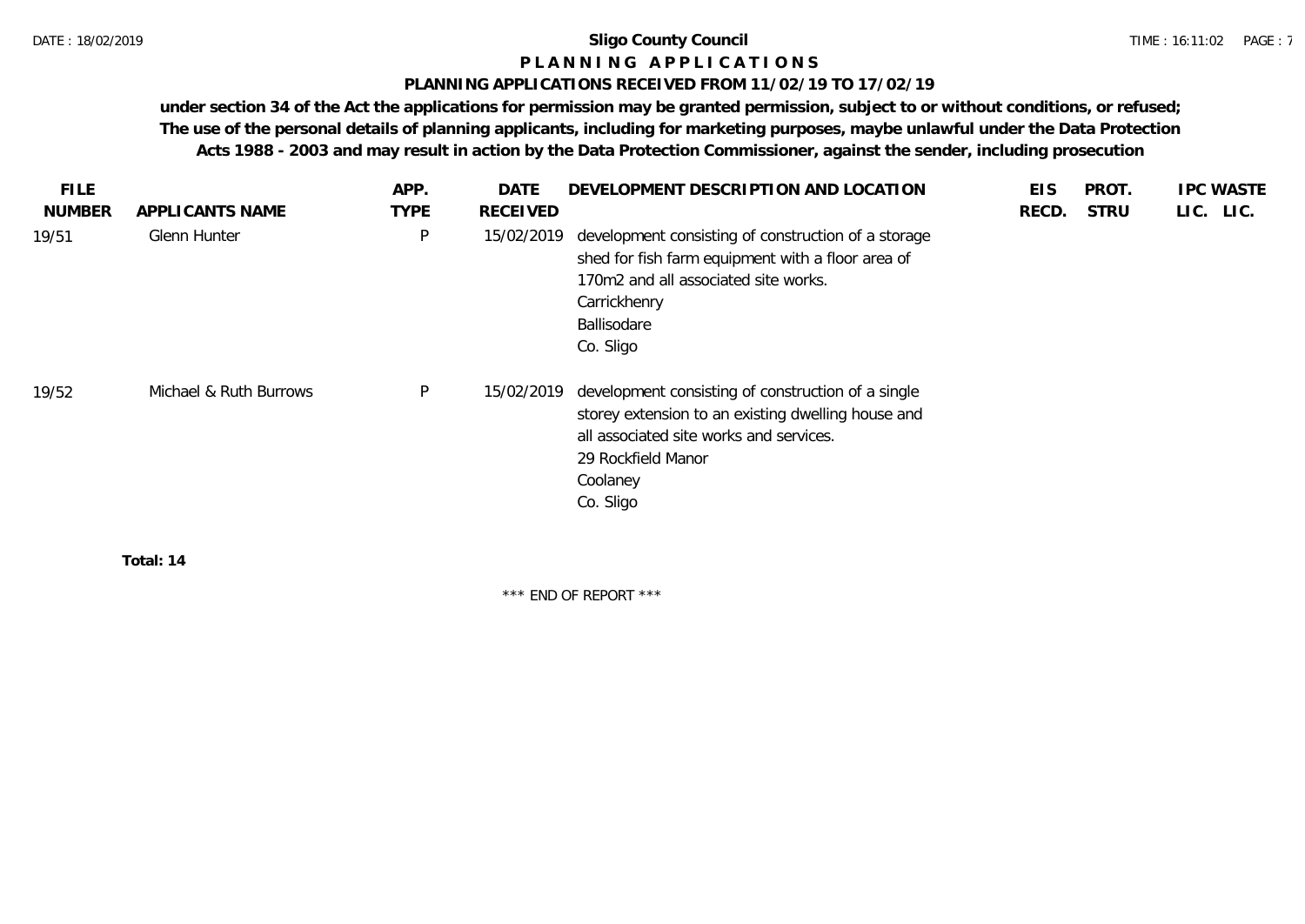# **P L A N N I N G A P P L I C A T I O N S**

### **PLANNING APPLICATIONS GRANTED FROM 11/02/2019 TO 17/02/2019**

**in deciding a planning application the planning authority, in accordance with section 34(3) of the Act, has had regard to submissions or observations recieved in accordance with these Regulations;**

**The use of the personal details of planning applicants, including for marketing purposes, maybe unlawful under the Data Protection Acts 1988 - 2003 and may result in action by the Data Protection Commissioner, against the sender, including prosecution.**

| <b>FILE</b>   |                 | APP.        | DATE            |                                                                                                                                                                    | M.O.       | M.O.          |
|---------------|-----------------|-------------|-----------------|--------------------------------------------------------------------------------------------------------------------------------------------------------------------|------------|---------------|
| <b>NUMBER</b> | APPLICANTS NAME | <b>TYPE</b> | <b>RECEIVED</b> | DEVELOPMENT DESCRIPTION AND LOCATION                                                                                                                               | DATE       | <b>NUMBER</b> |
| 18/490        | Albert Higgins  | P           | 12/12/2018      | for development consisting of the construction of 4 no.<br>two storey terraced housing units to the south west<br>corner together with all associated site works   | 11/02/2019 | P62/19        |
|               |                 |             |                 | The Hawthorns<br>Tullynagracken North<br>Carrowroe<br>Co. Sligo                                                                                                    |            |               |
| 18/492        | Everards        | P           | 12/12/2018      | for development consisting of a change of use to<br>Shenanigans Bar from a public house to a commercial<br>office                                                  | 11/02/2019 | P61/19        |
|               |                 |             |                 | Shenanigans Bar & Lounge<br><b>Bridge Street</b><br>Sligo                                                                                                          |            |               |
| 18/496        | Tanya Lyons     | P           | 17/12/2018      | for development consisting of the construction of a<br>dwelling house, domestic garage and connect to public<br>utilities, together with all associated site works | 11/02/2019 | P63/19        |
|               |                 |             |                 | Bunowna Td<br>Easky<br>Co. Sligo                                                                                                                                   |            |               |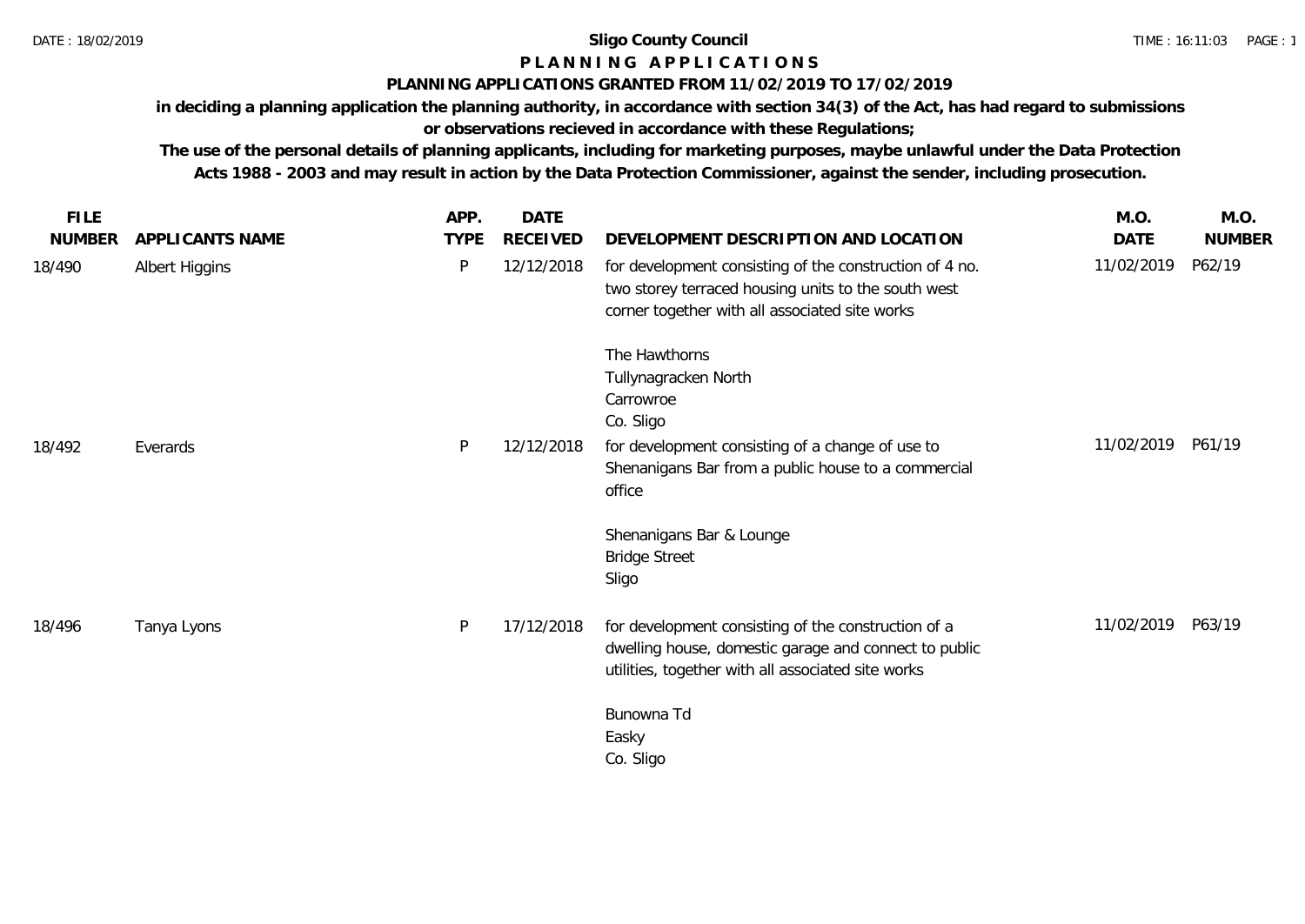# **P L A N N I N G A P P L I C A T I O N S**

## **PLANNING APPLICATIONS GRANTED FROM 11/02/2019 TO 17/02/2019**

**in deciding a planning application the planning authority, in accordance with section 34(3) of the Act, has had regard to submissions or observations recieved in accordance with these Regulations;**

**The use of the personal details of planning applicants, including for marketing purposes, maybe unlawful under the Data Protection Acts 1988 - 2003 and may result in action by the Data Protection Commissioner, against the sender, including prosecution.**

| <b>FILE</b> |                                | APP.         | <b>DATE</b>     |                                                                                                                                                                                                                                                                                                                                                                                                                                                                                                                                                                                                                                                                                                                                       | M.O.              | M.O.          |
|-------------|--------------------------------|--------------|-----------------|---------------------------------------------------------------------------------------------------------------------------------------------------------------------------------------------------------------------------------------------------------------------------------------------------------------------------------------------------------------------------------------------------------------------------------------------------------------------------------------------------------------------------------------------------------------------------------------------------------------------------------------------------------------------------------------------------------------------------------------|-------------------|---------------|
| NUMBER      | APPLICANTS NAME                | <b>TYPE</b>  | <b>RECEIVED</b> | DEVELOPMENT DESCRIPTION AND LOCATION                                                                                                                                                                                                                                                                                                                                                                                                                                                                                                                                                                                                                                                                                                  | <b>DATE</b>       | <b>NUMBER</b> |
| 18/503      | David Lipsett and Aveen McHugh | $\mathsf{P}$ | 19/12/2018      | for development consisting of 1. Demolition of sheds &<br>out building along the eastern boundary and the single<br>storey extension at the side of the existing two storey<br>uninhabited farm house. 2. Renovation to the two<br>storey uninhabited farm house and the erection of a<br>single & two storey extension with provisions for a stone<br>boundary wall & timber post and fence along the<br>longitudinal eastern boundary. 3. The installation of a<br>new waste water treatment plant and percolation areas.<br>4. Constructing a vehicular and pedestrian access off the<br>regional road and carrying out all other associated site<br>and grounds works all within the confines of the site<br>Cuilbeg<br>Carrowroe | 13/02/2019        | P66/19        |
| 18/506      | AbbVie Ireland NL B.V          | P            | 20/12/2018      | Co. Sligo<br>for development consisting of; Demolition of existing<br>single storey wind lobby (7 sq.m, 4.760m high) replaced<br>by a new glazed wind lobby (18 sq.m, 5.150m high) to<br>west of existing building and new glazed wind lobby (32<br>sqm, 3.750m high) to south of existing building,<br>including ancillary site works<br>Old Bundoran Road<br>Ballytivnan<br>Sligo<br>Co. Sligo                                                                                                                                                                                                                                                                                                                                      | 13/02/2019 P64/19 |               |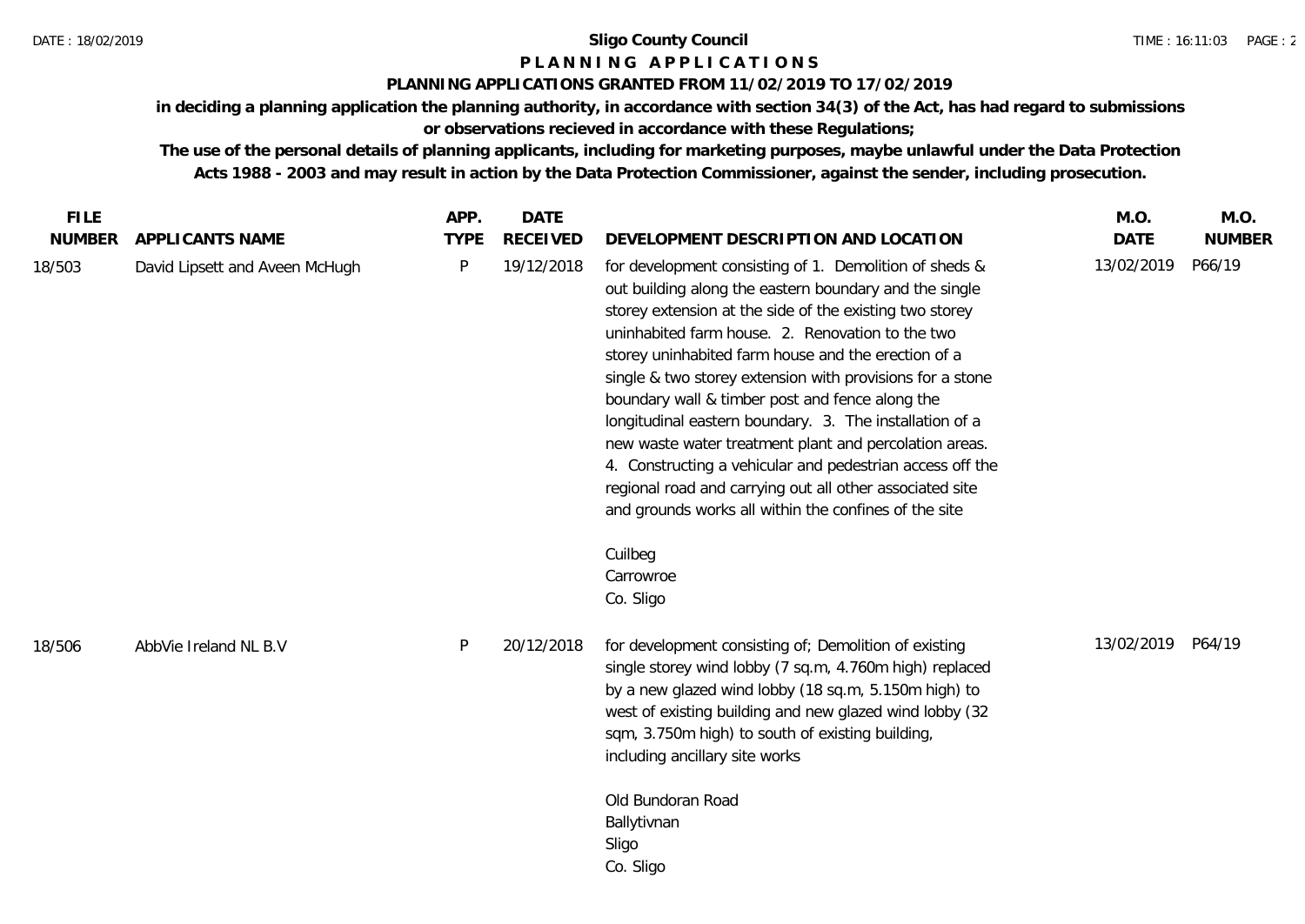# **P L A N N I N G A P P L I C A T I O N S**

#### **PLANNING APPLICATIONS GRANTED FROM 11/02/2019 TO 17/02/2019**

**in deciding a planning application the planning authority, in accordance with section 34(3) of the Act, has had regard to submissions** 

# **or observations recieved in accordance with these Regulations;**

**The use of the personal details of planning applicants, including for marketing purposes, maybe unlawful under the Data Protection Acts 1988 - 2003 and may result in action by the Data Protection Commissioner, against the sender, including prosecution.**

| <b>FILE</b>   |                               | APP.        | <b>DATE</b>     |                                                                                                                                                                                                                                                                           | M.O.       | M.O.          |
|---------------|-------------------------------|-------------|-----------------|---------------------------------------------------------------------------------------------------------------------------------------------------------------------------------------------------------------------------------------------------------------------------|------------|---------------|
| <b>NUMBER</b> | APPLICANTS NAME               | <b>TYPE</b> | <b>RECEIVED</b> | DEVELOPMENT DESCRIPTION AND LOCATION                                                                                                                                                                                                                                      | DATE       | <b>NUMBER</b> |
| 18/513        | Fergus McKenna                | P           | 21/12/2018      | Development consisting of (1) extension and<br>reconstruction of existing dwelling house. (2)<br>decommision existing septic tank and install a new<br>on-site wastewater treatment & disposal system.<br>Cooperhill Td<br>Coopershill Demesne<br>Riverstown<br>Co. Sligo | 14/02/2019 | P7319         |
| 18/514        | Institute of Technology Sligo | P           | 28/12/2018      | for development consisting of alterations to elevations of<br>Block K previously approved under Planning Ref. PL<br>17/390<br>Institute of Technology Sligo<br>Ballytivnan Townland<br>Sligo                                                                              | 14/02/2019 | P71/19        |
|               |                               |             |                 |                                                                                                                                                                                                                                                                           |            |               |

**Total: 7**

\*\*\* END OF REPORT \*\*\*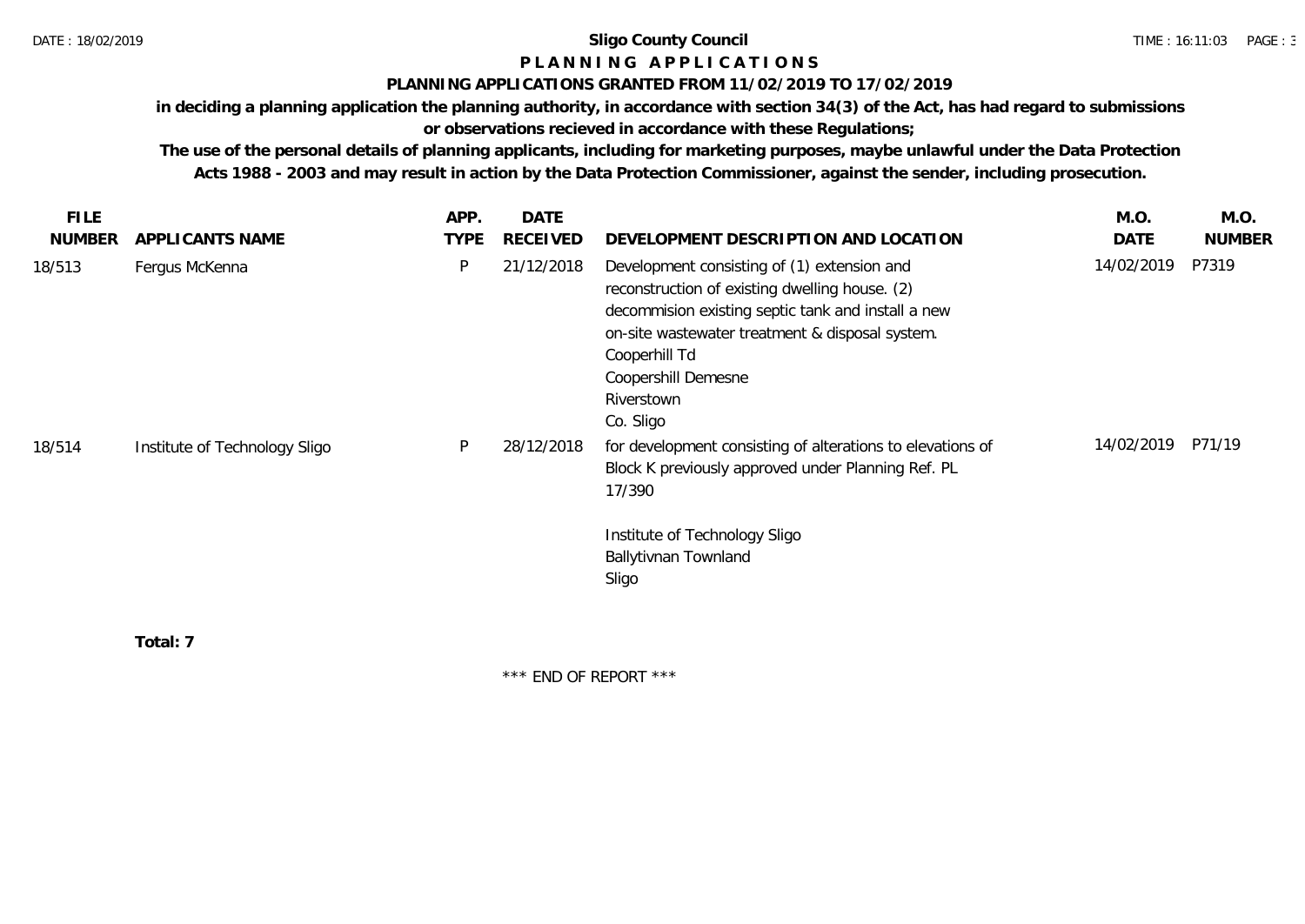# **P L A N N I N G A P P L I C A T I O N S**

### **PLANNING APPLICATIONS REFUSED FROM 11/02/2019 TO 17/02/2019**

**in deciding a planning application the planning authority, in accordance with section 34(3) of the Act, has had regard to submissions** 

# **or observations recieved in accordance with these Regulations;**

**The use of the personal details of planning applicants, including for marketing purposes, maybe unlawful under the Data Protection Acts 1988 - 2003 and may result in action by the Data Protection Commissioner, against the sender, including prosecution.**

| <b>FILE</b> |                       | APP. | <b>DATE</b> | DEVELOPMENT DESCRIPTION AND                                                                                                                                                        | M.O.       | M.O.          |
|-------------|-----------------------|------|-------------|------------------------------------------------------------------------------------------------------------------------------------------------------------------------------------|------------|---------------|
| NUMBER      | APPLICANTS NAME       | TYPE | RECEIVED    | LOCATION                                                                                                                                                                           | DATE       | <b>NUMBER</b> |
| 18/498      | Bernadette McHugh     | R.   | 18/12/2018  | for development consisting of the retention of<br>material change of use of dwelling house to short<br>term holiday letting<br>7 Cnoc Na Ri<br>Top Road<br>Strandhill<br>Co. Sligo | 13/02/2019 | P68/19        |
|             | $T \cap t \cap I$ . 1 |      |             |                                                                                                                                                                                    |            |               |

**Total: 1**

\*\*\* END OF REPORT \*\*\*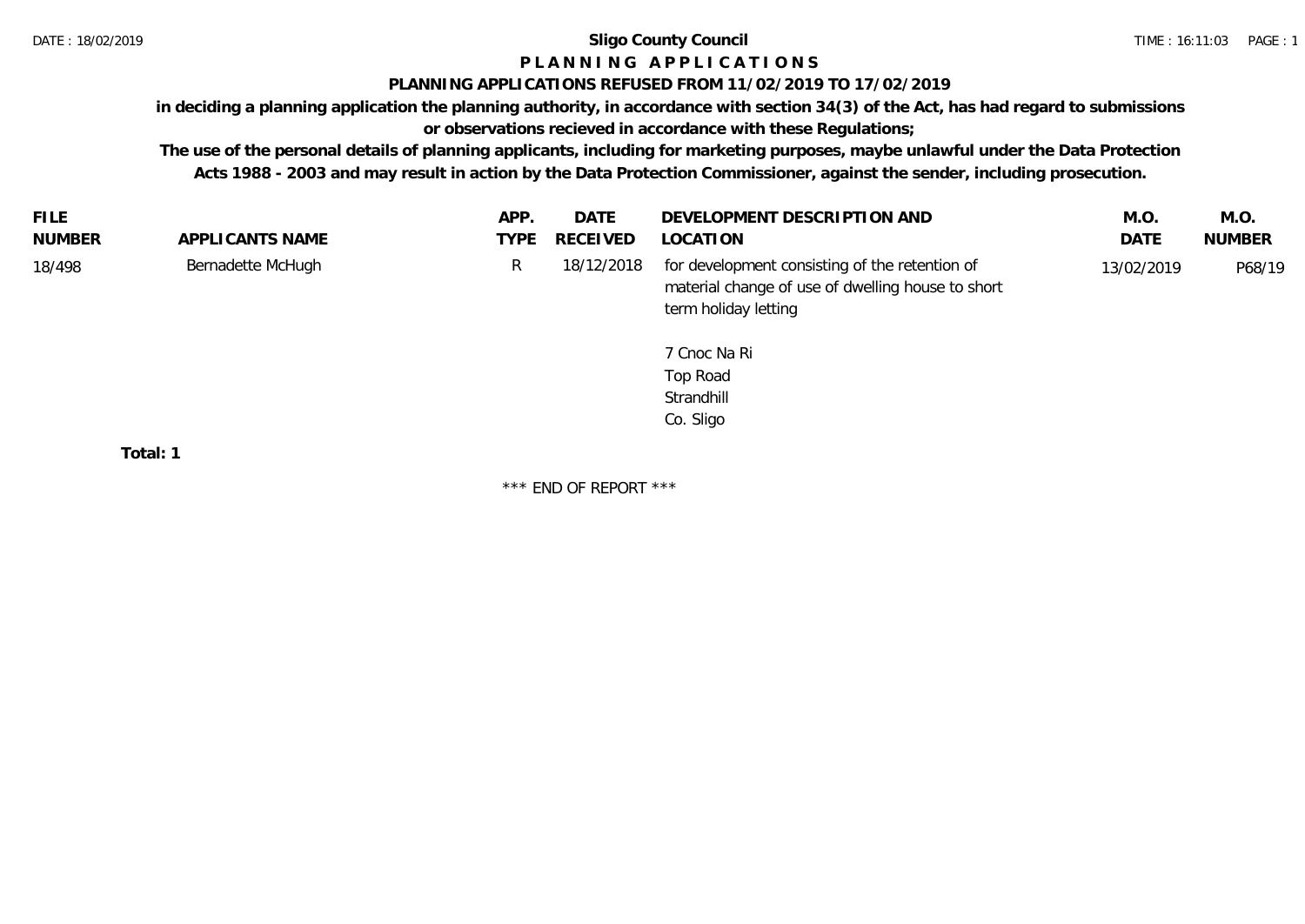# **A N B O R D P L E A N A L A APPEAL DECISIONS NOTIFIED FROM 11/02/2019 TO 17/02/2019**

| <b>FILE</b> | APPLICANTS NAME    | APP.        | <b>DECISON</b> | L.A. | DEVELOPMENT DESCRIPTION AND LOCATION | B.P.      |          |
|-------------|--------------------|-------------|----------------|------|--------------------------------------|-----------|----------|
|             | NUMBER AND ADDRESS | <b>TYPE</b> | DATE           | DEC. |                                      | DEC. DATE | DECISION |
|             |                    |             |                |      |                                      |           |          |
|             |                    |             |                |      |                                      |           |          |
|             |                    |             |                |      |                                      |           |          |
|             |                    |             |                |      |                                      |           |          |
|             |                    |             |                |      |                                      |           |          |
|             |                    |             |                |      |                                      |           |          |
|             |                    |             |                |      |                                      |           |          |
|             | Total:             | $\mathbf 0$ |                |      |                                      |           |          |

**\*\*\*\*\*\*\*\*\*\*\*\* END OF REPORT \*\*\*\*\*\*\*\*\*\*\*\***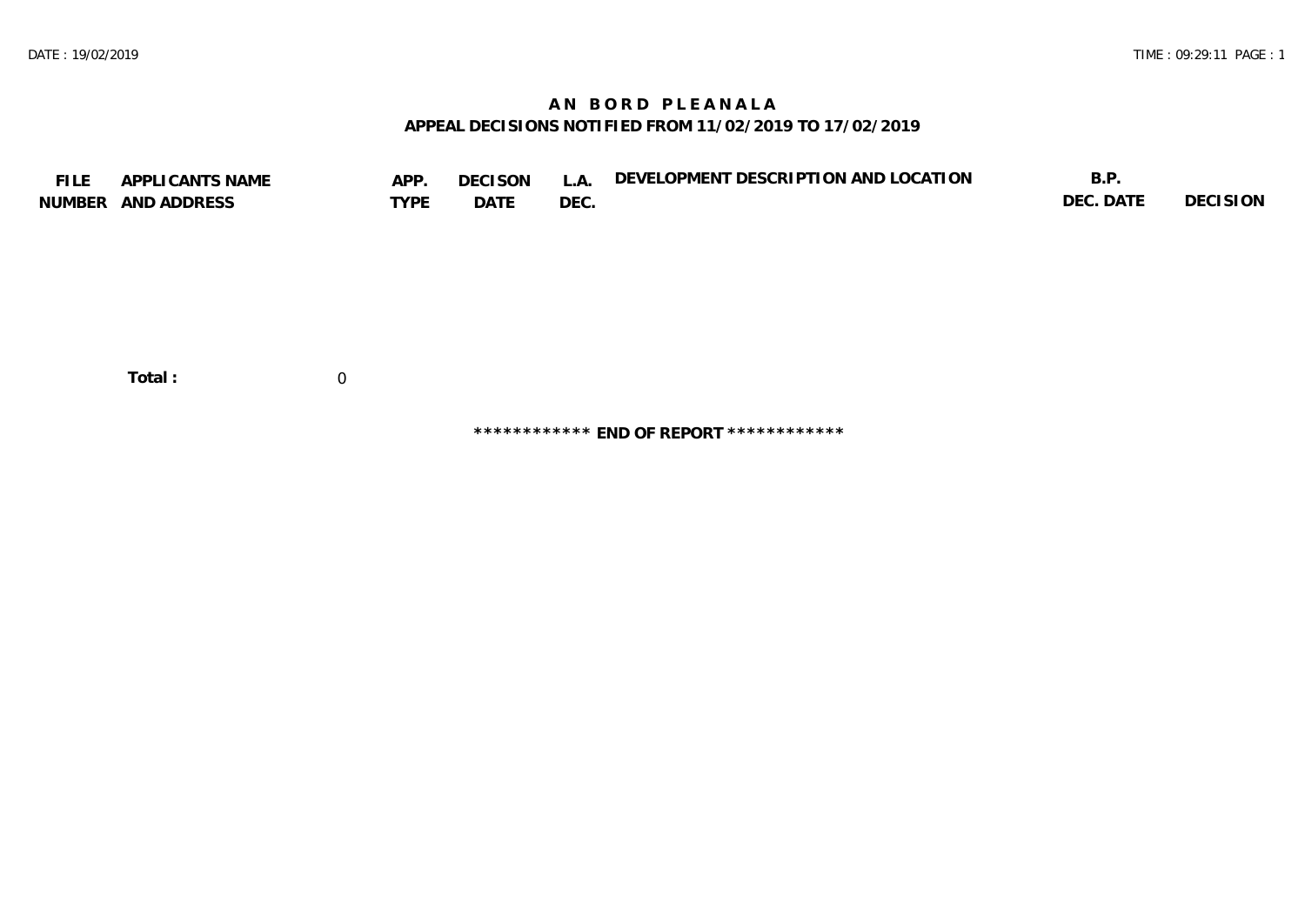#### **A N B O R D P L E A N A L A APPEALS NOTIFIED FROM 11/02/2019 TO 17/02/2019**

| <b>FILE</b><br>NUMBER | APPLICANTS NAME<br>AND ADDRESS                                            | APP.<br><b>TYPE</b> | DECISON<br><b>DATE</b> | A<br>DEC. | DEVELOPMENT DESCRIPTION AND LOCATION                                                                                                                                                                                 | B.P.<br><b>DATE</b> |
|-----------------------|---------------------------------------------------------------------------|---------------------|------------------------|-----------|----------------------------------------------------------------------------------------------------------------------------------------------------------------------------------------------------------------------|---------------------|
| 18/238                | Charlie McGoldrick<br>Clara Court<br>Farmhill<br>Strandhill Road<br>Sligo | P.                  | 16/01/2019             | U.        | for development consisting of the construction of 2 no.<br>semi-detached 2 storey dwelling houses, to be numbered 45 &<br>46 on vacant plot, Phase 6, with connection to public services<br>and all associated works | 15/02/2019          |
|                       |                                                                           |                     |                        |           | Phase 6, Whitestrand<br>Aylesbury Park<br>Knappaghmore<br>Second Sea Road, Sligo                                                                                                                                     |                     |

| 18/379 | Mary Finnegan |
|--------|---------------|
|        | Templeboy     |
|        | Co Sligo      |

P 17/01/2019 C Development consisting of (1) demolition of rear annex to the  $11/02/2019$ rear of existing residential/public house property and erect new residential extension to the rear, change of use of the public house area for use ancillary to the dwelling house. Carry out all associated alterations and renovations necessitated by these works. This building is a protected structure and is listed as RPS-181, O'Sullivan's in the Sligo County Development plan, 2017-2023. (2) construction of new two storey apartment building consisting of 2 no. two bedroom apartments, (3) connecting to public utilities, together with all associated site works

> Main Street Curraghnagap Td Easky Co Sligo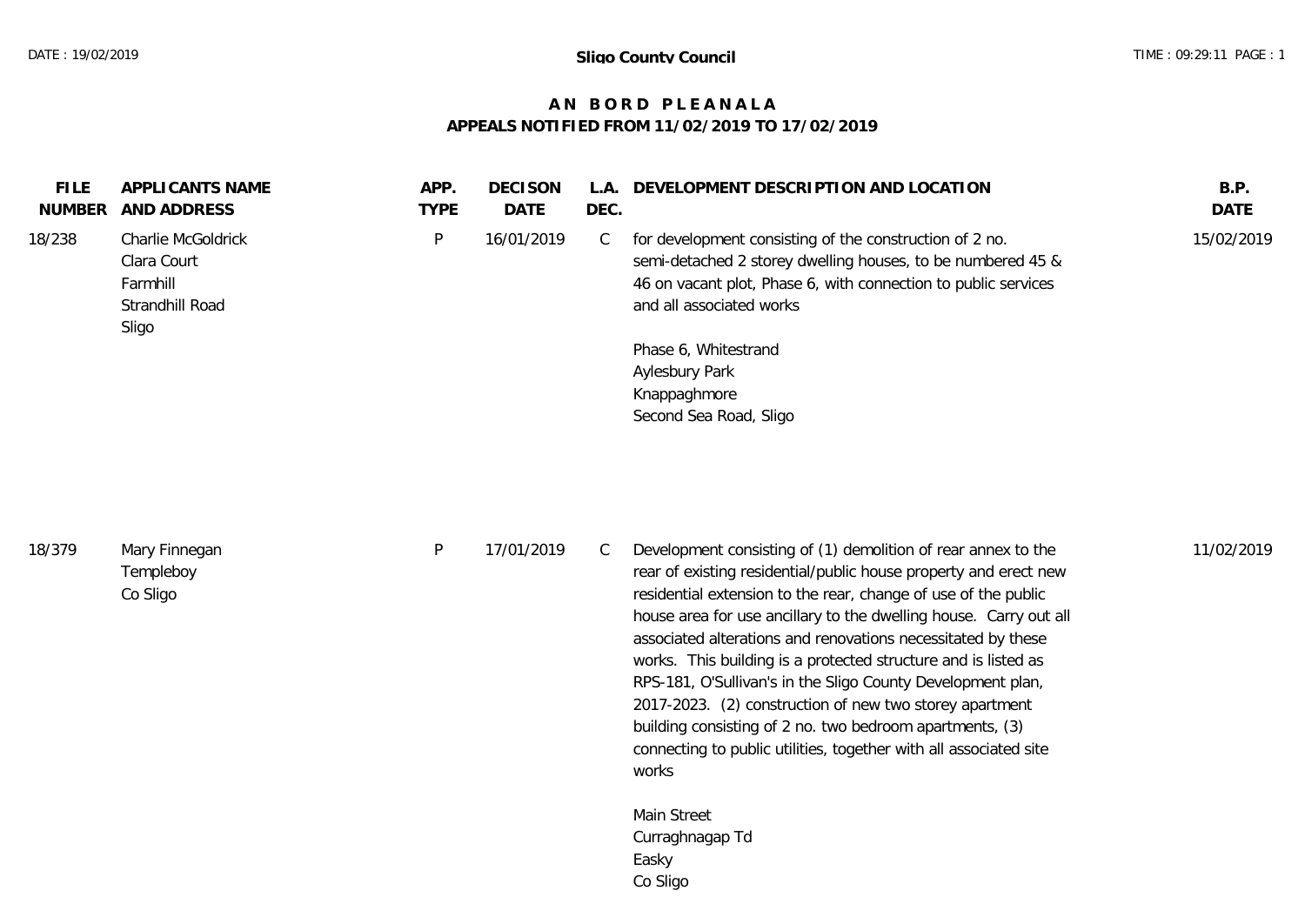# **A N B O R D P L E A N A L A APPEALS NOTIFIED FROM 11/02/2019 TO 17/02/2019**

| Padraig & Claire Calpin<br>Development consisting of construction of a split-level dwelling<br>18/451<br>14/01/2019<br>D<br>R<br>house with detached garage, access road, provision of an<br>Derk<br>Drumard | <b>FILE</b><br>NUMBER | APPLICANTS NAME<br>AND ADDRESS | APP.<br>TYPE | <b>DECISON</b><br>DATE | L.A.<br>DEC. | DEVELOPMENT DESCRIPTION AND LOCATION                             | B.P.<br>DATE |
|--------------------------------------------------------------------------------------------------------------------------------------------------------------------------------------------------------------|-----------------------|--------------------------------|--------------|------------------------|--------------|------------------------------------------------------------------|--------------|
| Co. Sligo<br>Carrownacreevy<br><b>Dromard East</b><br><b>Beltra</b><br>Co. Sligo                                                                                                                             |                       |                                |              |                        |              | on-site effluent treatment system and all associated site works. | 14/02/2019   |

| 18/458 | Michael McGoldrick<br>Rhodaville Ltd.<br>Finisklin Business Park<br>Sligo | 18/01/2019 | Development consisting of the demolition of a cold store<br>extension (217 sqm gross floor area) to the rear of existing<br>mixed use building (1,426 sqm gross floor area) with elevation<br>alterations including a new entrance, reconfigured existing<br>entrance with new canopies over both, new window opes, and | 14/02/2019 |
|--------|---------------------------------------------------------------------------|------------|-------------------------------------------------------------------------------------------------------------------------------------------------------------------------------------------------------------------------------------------------------------------------------------------------------------------------|------------|
|        |                                                                           |            | new exterior finishes to the mixed use building, site works to                                                                                                                                                                                                                                                          |            |

Unit 10

Sligo

landscaping works.

Saint Colm's Centre Finisklin Business Park

include reconfigured surface car park to front and rear of building with proposed total of 42 no. car park spaces and 20 no cycle spaces along with all associated site development and